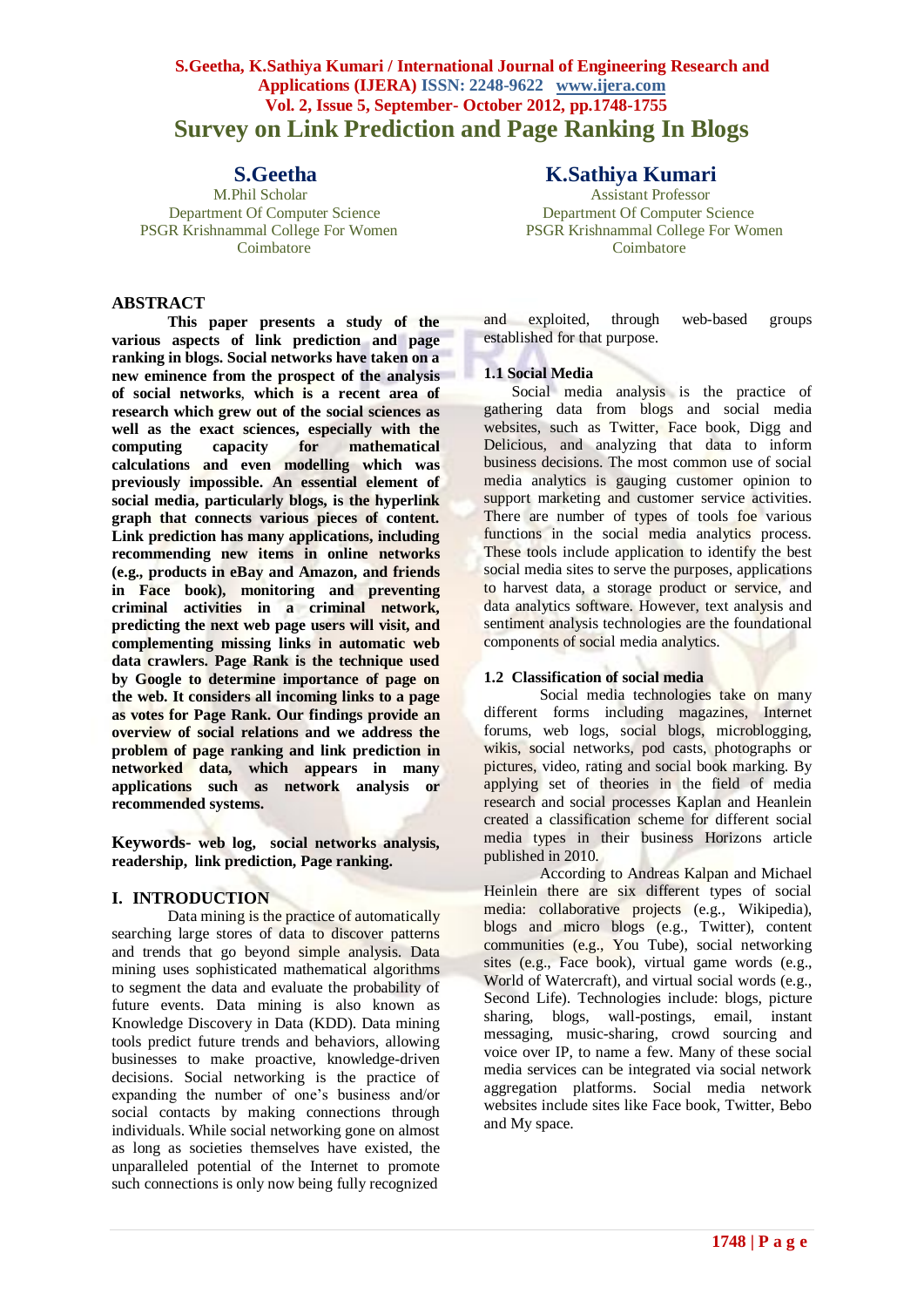# **1.3 Realities of social media mining**

The data mining of social media activity is now commonplace in business intelligence circles. Anything and everything on the internet is fair game extreme data mining practices. Once something is pushed out to the World Wide Web, it will forever be fodder for a business intelligence or data mining application somewhere in the cyberspace universe. Content created by a social network"s users to outside websites, advertisers, and affiliates for data mining an important component of the social networking business model, as data mining methodologies progress far beyond traditional demographic profiling into interpolation and statistical modeling based on swarms and cluster groups.

So powerful and lucrative is social media data mining that governments around the globe have begun to carefully scrutinize the need for regulation in this apace, especially with respect to protecting the privacy of their citizen's that post data to these networks. While some regulation is probably needed, what concerns user is when the legislators of the free world start demanding social networks involuntarily hand over their user-generated content in order to better enable central governments to carry out their own "citizen intelligence" and data mining programs. That may be closer than any of user care to realize.

#### **1.4 Web Mining**

Web Mining aims to discover the informative knowledge from massive data sources available on the Web by using data mining or machine learning approaches. Different from conventional data mining techniques, in which data models are usually in homogeneous and structured forms, Web mining approaches, instead, handle semi-structured or heterogeneous data representations, such as textual, hyperlink structure and usage information, to discover "nuggets" to improve the quality of services offered by various Web applications. Such applications cover a wide range of topics, including retrieving the desirable and related Web contents, mining and analyzing Web communities, user profiling, and customizing Web presentation according to users preference and so on.

Web communities could be modeled as Web page groups, Web user clusters and co-clusters of Web pages and users. Web community construction is realized via various approaches on Web textual, linkage, usage, semantic or ontologybased analysis. Recently the research of Social Network Analysis in the Web has become a newly active topic due to the prevalence of Web 2.0 technologies, which results in an inter-disciplinary research area of Social Networking. Social

networking refers to the process of capturing the social and societal characteristics of networked structures or communities over the Web. Social networking research involves in the combination of a variety of research paradigms, such as Web mining, Web communities, social network analysis and behavioral and cognitive modeling and so on.

#### **1.5 Blogs**

(Thomas) Ablog-a shorthand term that means "Web log"-is an online, chronological collection of personal communitary and links. Easy to create and use from anywhere with an internet connection, blogs are a form of internet publishing that has become an established communications tool. Blogs represent an alternative to mainstream media publications. The personal perspectives presented on blogs often lead to discourse between bloggers, and many blog circles generate a strong sense of community. Blogs are highly volatile. Bloggers can edit or delete posts, and this transient nature can make blogs difficult to archive or index. Blogs are proliferating rate. Estimates suggest as many as 50 million people are now blogging. Because blogs are easy to create and modify, they occupy a unique niche in cyberspace- that of highly personalized discussion forums that foster communities of interest. Blogs are public and longlived, and they weave themselves into close relationships with other blogs. As such, they may serve as a tool for reflection, knowledge building, and sharing.

In this diagram explained, 56% percent say blogs are about self-expression. And most post their personal life. And almost 2/3 of blogs read are personal diaries.



Diagram 1: Blogs vs Social network

Blogs differ from traditional marketing media, however, because they allow you to make high trust impressions with a valuable demographic at a low cost.

**Blogs = High Trust, Moderate Reach and High Measurability at a Low Cost**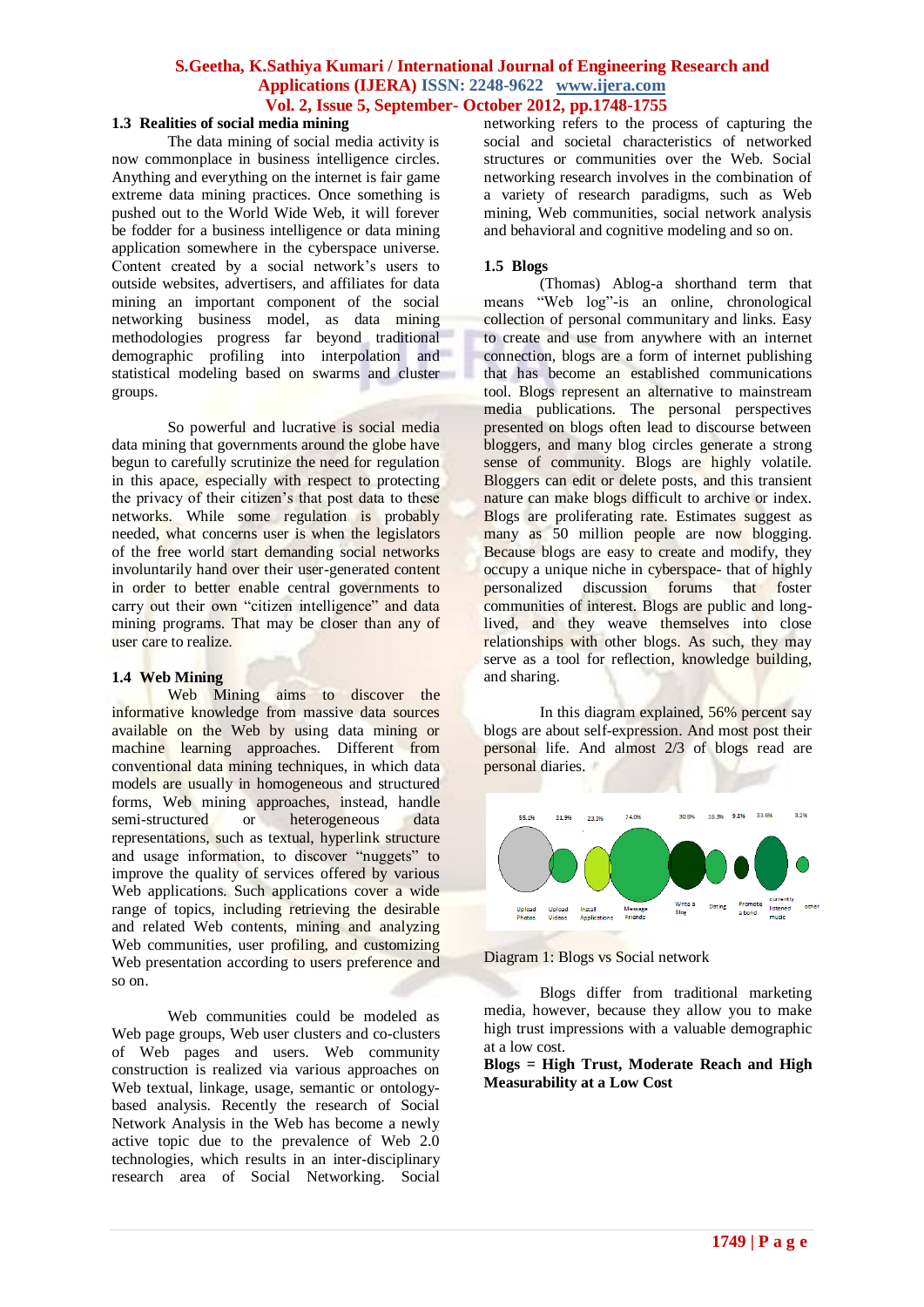|             | <b>Trust</b> | Reach | Measurabi | Cost       |
|-------------|--------------|-------|-----------|------------|
|             |              |       | lity      |            |
| <b>Blog</b> |              |       |           | \$\$       |
|             |              |       |           |            |
| E-mail      |              |       |           | \$         |
| newslett    |              |       |           |            |
| er          |              |       |           |            |
| Press       |              |       |           | \$\$       |
| Release     |              |       |           |            |
| Televisi    |              |       |           | \$55<br>\$ |
| on Ad       |              |       |           | \$         |
| Radio       |              |       |           | \$555      |
| Ad          |              |       |           |            |
| Newspa      |              |       |           | \$\$\$\$   |
| per Ad      |              |       |           |            |

Table 1: Comparison of blog advantage

#### **1.6 Link prediction in social network**

Link prediction for social network data is a fundamental data-mining task in various application domains, including social network analysis, information retrieval, recommendation systems, record linkage, marketing and bioinformatics. Social networks are interact with people in a group or community and can be visualized as graphs, where a vertex corresponds to a person in some group and an edge represents some form of associations are usually driven by mutual interests that are intrinsic to a group. Link predictions a sub-field of social network analysis. It is concerned with the problem of predicting the (future) existence of links amongst nodes in a social network. The link prediction problem is interesting in that it investigates the relationship between objects, while traditional data mining tasks focus on object themselves.

# **2. RELEATED WORK**

In this section introduced some relative works on social networks. According to that related work in, Rendition behavior in blogosphere (Nardi et al) conducted audio taped ethnographic interviews with 23 bloggers, with analysis of their blog posts. The motivations of blogging are enumerated. Bloggers write blogs to (1) update others on activities and where about, (2) express opinions to influence others, (3) seek others opinions and feedback, (4) think by writing, and (5) release emotional tension. Nardi et al. research leads to speculate that blogging is much about reading as writing, and as much about listening as talking. We specifically examined the production of blogs, but feature research will address blog readers and to assess the relations between blog writers and blog readers precisely.

The spread of media ecstatic over with the blogosphere: In this paper study the trends in the use of blogs as a social medium. Using the HTML links embedded in blog posts from a large data set of blog feeds, we extract the implicit social relationships between blogs and construct the blog graph (Kumar et al. 2003). This allows us to examine dynamic interactions between bloggers. Goal of this paper understand how a specific content propagates in the blog graph and do the spreading characteristics differ when comparing a video of a recent political event, against a music video. This paper focuses the two aspects of blogosphere. (1) Link structure and the content sharing trends across multiple domains and language groups. (2) Posting of you tube links to determine the topics of popular videos and their spreading patterns in the blog graph.

The paper of social media like political blogs can be done by topic modeling for document collections and studies of social media like political blogs. Apply the linkPLSA-LDA model to a blog corpus to analyze its cross citation structure via hyperlinks. The data within blog conversations, focusing on comments left by a comment left by a blog community in response to a blogger's post. In 2008 Nallapati and Cohen introduced the LinkPLSA-LDA model, in which the contents of the citing document and the "influences" on the document, as well as the contents of the cited document, are modeled together.

In 2003 Kumar et al., focused on the evolution of the link structure in blogs over several years and proposed tools and models to study the communities formed by blogs. They called the graph defined by links between the blog graphs. During in 2007 Shi, Tseng, and Adamic 2007 focused in compared the structure of the blog graph, using multiple snapshots in time, against of the web and social networks. Aspect of the spread of media content through the blogosphere focused the link structure and the content sharing trends across multiple domains and language groups and examines the posting of You Tube links to determine the topics of popular videos and their perceptible patterns in the blog graph.

In 2006 Schaller et al., has examined metadata such as gender and age in blogger.com bloggers. They examine bloggers based on their age at the time of experiment, whether in the 10"s, 20"s or 30"s age bracket. They identify interesting changes in content and style features across categories, in which they include blogging words, all defined by the Linguistic inquiry and Word Count (LIWC) by Penne baker et al., 2007. They did not use characteristics of online demeanor (e.g., friends). Their work shows that ease of classification is dependent in part on what division is made between age groups and in turn motivates our decision to study whether the creation of social media technologies can be used to find the dividing line(s).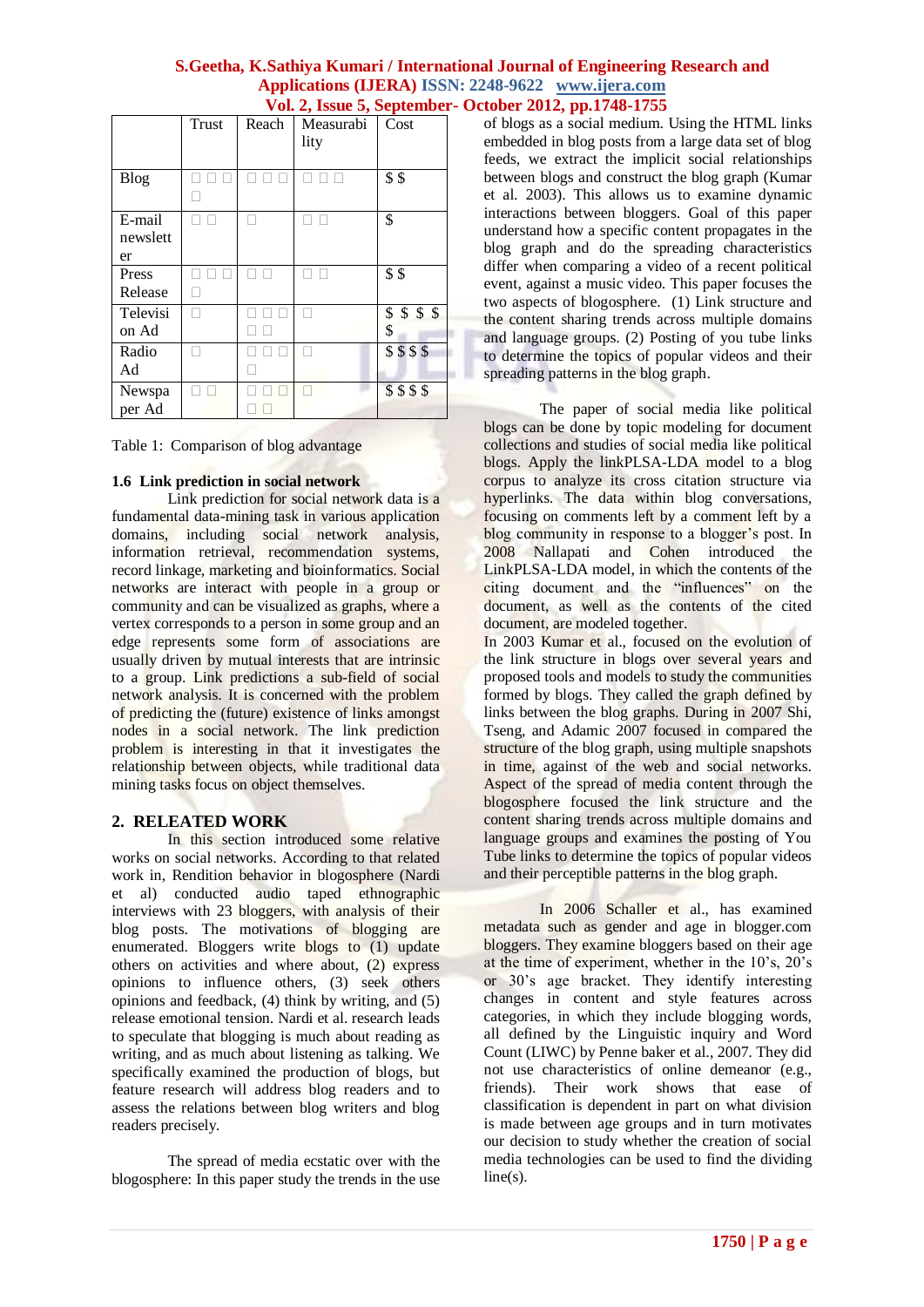In predicting the political sentiment of web log posts using supervised machine learning techniques coupled with feature selection, both Hearst and Sack categorized the sentiment of entire documents based on cognitive linguistics models. Other researchers such as Huettner and Subasic, Das and Chen, and Tong manually or semi-manually constructed a discriminate word lexicon help categorize the sentiment of a passage.

Pang, Lee, and Vaithyanathan have successfully applied standard machine learning techniques to a database of movie reviews. They chose to apply Navie Bays, Maximum Entropy and Support Vector Machines to a domain specific corpus of movie formats, the simplest being a unigram representation. Hatzivassiloglou and McKeown, and Turney and Littman chose to classify the orientation of words rather than a total passage. They used the semantic orientation of the containing passage. They pre-selected a set of seed words or applied linguistic heuristics in order to classify the sentiment of a passage.

The collections of data for the sake of performing data/text mining experiments have a long history. In the area of text mining specifically for blog mining task the first attempt to form a collection of blog"s dataset was made by, this collection was used for TREC 200 blog-track which was introduced very first time in TREC conference in the same year. Blogs-web log is an online user's diary like application. The political blog-post usually has a clear-cut political bias. The social networks community has also explored issues of interface and diffusion, most frequently using structural and node properties. As this data is mostly static, we are unware of research using timing information for prediction.

Web log data mining referred by MacDougall (2007). That referred to literally millions of blogs on the web, with a new one created every 7-second. Because they store their content electronically in a highly accessible form, blogs are ripe for web mining. Data mining operates on both numerical data and symbolic data, such as text. Text mining provides a means to wade through the massive glut of prose that is generated by our computer-driven society. Chau and Xu (2007) reported an application identifying hate groups and racists through network analysis and visualization. Data sources include HTML documents and link information. Web log mining falls within this category, along with website visitor profile analysis. Yen (2003) presented an approach of pattern analysis of blog linkages.

Predicting response to political; blog posts with topic with topic models (Nallpati and Cohen, 1998) introduced the Link-PLSA-LDA model, in which the contents of the citing document and the "influences" on the documents are modeled together. This study aimed to model the data within blog conversations, focusing on comments left by a blog community in response to a blogger's post. Marlow (2008) using epidemiological terminology, the tools and goals of describing true disease are frequently different than our own. The goal of epidemics research is frequently different to determine how far and how quickly an infection will spread rather than to track the disease through the population.

# **3. METHODOLOGY**

Number of methodology can be used to link prediction, ranking and network analysis in blogs. Blog post hold individual's perception over particular issues. Libe-Nowell and Klienberg propose a link prediction using machine-learning approach. Here the network, the task is to predict whether a link exists or not. If we can predict RR relations hold between two web logs from their social relations using publicly available data.

## **3.1 Adoption bearing in the blogosphere**

Four social networks among web logs (Citation, Blog roll, Comment, and Track back). These relations called social relations because the relations are publicly observable and therefore involve some degree of social consciousness and manifestation. The readership relations and analyze the user data.

# **3.1.1 Behavioral Relation**

First define the bearing relations as relations that are observable only from the user log. Bearing relation includes the readership relations between two weblogs, direct messaging, invitation, and so on. In order to provide the reading behavior, first one is analyze the how often a readership relation exists when other social relations exist. Then consider the probability of reading relations against the number of common neighbors between two bloggers on a social network. Finally view the effect of distance on a social network to the readership relation. For example, if there are 10 bloggers who receive/make comments from blogger A and B, the probability of blogger A reading blog B is about 50%. Blog roll and citation relations include users to read because they create a hyperlink that easily guides a user to the other blog.

#### **3.1.2 Regularly Reading Weblogs**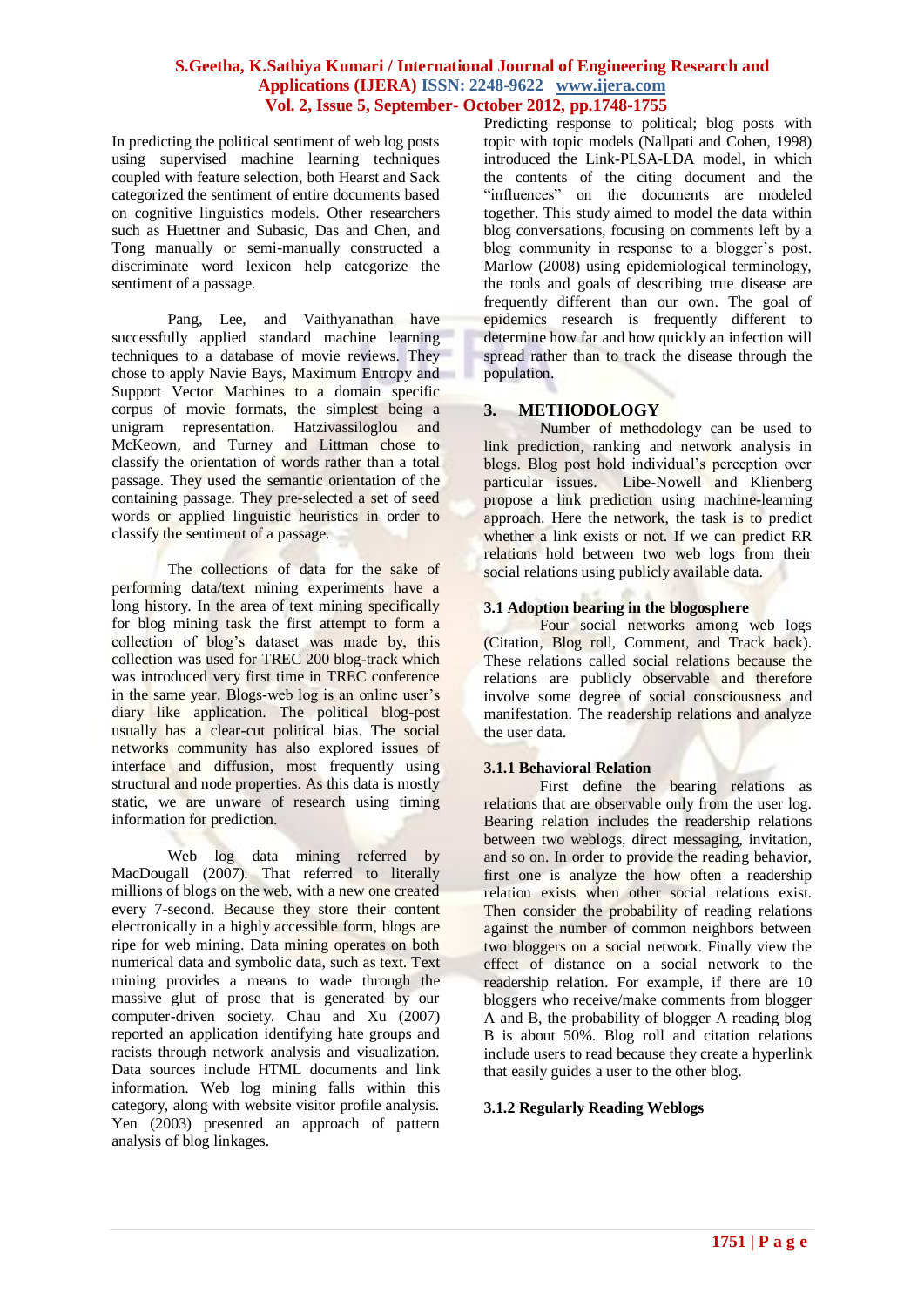This way used for, how often a blogger reads other blogs when logged in to the system. The interval of reading behavior follows the Poisson distribution. Presume that a user reads another weblog  $\lambda$  times on average in the unit time length. Then the distribution of the interval follows an exponential distribution f (t)  $=\lambda e^{-\lambda t}$ .  $\lambda$  is dependent on the weblog; a user might often read interesting weblogs while others do not do so very often.

| User     | Both have cats as pets. User 9535 often  |  |  |
|----------|------------------------------------------|--|--|
| 9535 and | sends a comment to the entries of User   |  |  |
| User     | 12084. They upload photographs of        |  |  |
| 12804    | their cats and comment that "This pose   |  |  |
|          | is very pretty", "Cats are fun to watch. |  |  |
|          | They are always mysterious", and so      |  |  |
|          | on.                                      |  |  |
| User     | They are friend's offline, and often     |  |  |
| 10365    | exchange comments. "Followed your        |  |  |
| and      | advice, and painted my nails pink",      |  |  |
| User     | "I'm jealous. I want a denim skirt,      |  |  |
| 5461     | tool!" and so on.                        |  |  |
| User     | They often write about music. User       |  |  |
| 25027    | 27145 put an entry "Please tell me your  |  |  |
| and      | favorite songs related to the moon or    |  |  |
| User     | stars"., and User 25027 post an entry in |  |  |
| 27145    | reply "My memorable songs related to     |  |  |
|          | the moon or stars" with sending" with    |  |  |
|          | sending a track back.                    |  |  |

Table 2: Typical examples of RR relations

Machine learning approach is used to define information diffusion on regular reading channels between two blogs. Using these relations for detecting diffusion: readership relations. Two cases include here: (1) How likely is information to diffuse between two blogs with and without RR relations? (2) What kind of information is likely to diffuse through RR relations? In both cases, includes a url in an entry is analyzed. Here, information diffusion on RR relations have following possibilities: Easily identifiable, but information is rarely represented in the form of urls; users do not mention the url in their entries even if the information of the url is propagated: the information might propagate from other over a long distance, or media other than weblogs, which causes coincidental detection of information propagation.

#### **3.2 Web Mining Techniques For Online Social Networks**

There is three web-mining techniques are using in online social network analysis: (1) Web content mining, (2) Web usage mining (3) Web structure mining. Web content mining can also be used in on line social networks analysis ro analyze users reading interests, and determine their favorite content. Web usage mining also plays an important

role in on line social networks analysis. Wed usage mining is also a tool for measuring centrality degree. The closeness of blog users can be measured by:

$$
Closeness = (f^*(w^*b)) + (f^*(w^*r)) + (f^*w^*I))
$$

In the equation above, *f* denotes the frequency of a blog behavior, and *w* is the weight of closeness for each blog behavior. The three blog behaviors are *b=browsing, r=reading* and *I=interaction.* This is just a simple example of web usage mining, but the techniques allow many possible means of on line social networks analysis. Web structure mining is the third kind of web mining and it is also useful for extracting and constructing on line social networks to extract the links from WWW,, e-mail or other sources. It can also be used to analyze path length, reachability or to find structural holes, which are very basic and traditional social networks analysis.

### **3.2.1 Web mining process in online social network analysis**



Diagram 2: Process of web mining in online social network analysis

First select the analysis targets, such as web, email, telephone communications, etc. Sometimes, more than one target will be selected. After this step, select what kind on line social networks analysis for proceed with. The analysis targets and on line social networks have been selected, then next one is data preparation. Here data will be collected for analysis, then cleaned and formed as the final format to store in database. Selecting the web mining techniques to be used and then proceeding with them. More than one technique may be selected and sometimes a combination of techniques is necessary. The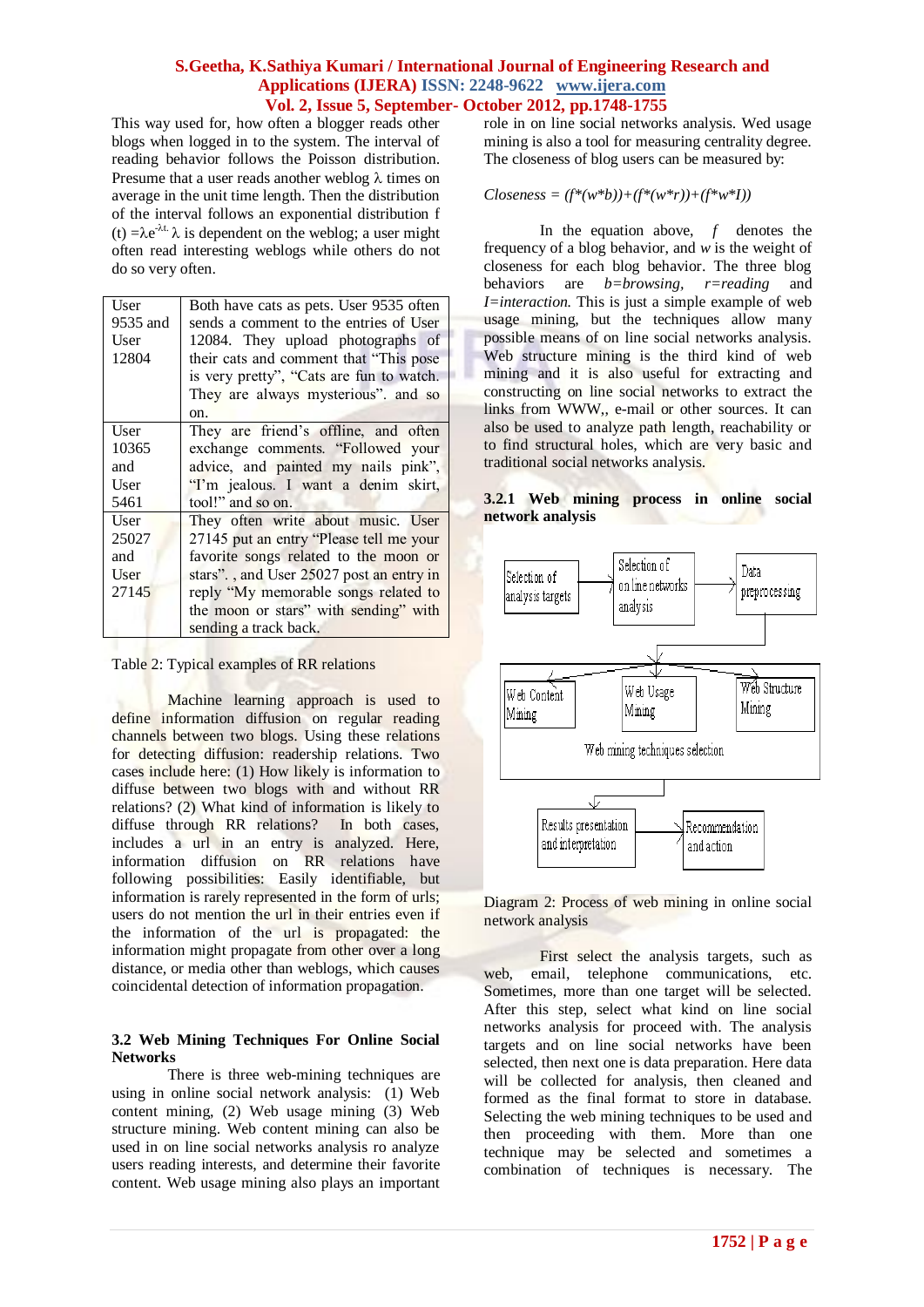selected techniques and then used to analyze the data collected and prepared in the third step of the process. Visualization techniques are sometimes used to assist the presentation of the results of the analysis, such as the extracted social networks. The last one is general process to use web mining for on line social networks analysis is recommendation and action.

# **3.3 Tacit edifice with Page Rank of Blogspace**

In produce the tacit link structure is became obvious that these new graphs differed from the explicit structure of blogspace. These differences may alter the results of ranking algorithms that have largely depended upon the explicit link structure (e.g., www.technorati.com) or have treated blogs in much the same way as regular web pages (e.g., Google"s Page Rank). Well read blog may acquire information from a less popular source may miss out on blogs that initially spread infection. To conquer this problem utilizes the timing techniques described above to infer implicit links between blogs and rank the blogs according to those implicit links. For the purpose of ranking blogs do not attempt to infer the most likely infection link but rather all possible infection routes. Page Rank trends to assign high ratings to the sites that contain original materials. iRank tends to assign high ratings to the sites that serve as community portals, such as lists of popular URLs, lists of important blogs, and discussion boards. Another difference is in the way Page rank and iRank treat duplicate blogs.

# **3.3.1 Classification**

Two SVM models using the free LIBSVM toolkit, with a standard radial basis function. The first classifier predicted three classes (reciprocated links, one way links, and unlinked pairs). A second classifier, which used in the final application, distinguish simply between linked (undirected) and unlinked pairs. All classifiers were trained with 10 fold cross validation. Graph inference is achieved through the use of the classifier. For all blogs that are not connected to another blog at an earlier date the classifier proposes links. Graphs are generated using the Graphviz tool, which allows for easy creation of timeline style figures. The coordinates determined by Graphviz are used to render the graph in Zoomgraph, a Java based tool developed to visualize and explore graph structures. Users can use the Zzoomgraph applet to control the threshold for the display of links as well as the types of links that should be displayed.

#### **3.3.2 Clustering graph into communities**

Variety of techniques on graph clustering has been used. HITS to discover communities. It is very difficult to set the eigen value threshold to select the communities. If the granularity is course, all communities will merge into one. If the granularity is too fine, the algorithm is very perceptive to noise and outliers. Graph clustering algorithm based on the "edge betweens" of an edge in a graph. The "betweens" of an edge is defined as the number of shortest paths between all pairs of vertices that run along the edge. By removing the edge with the highest "betweens", the graph will be partitioned. Generating a named entity graph, need a collection of documents regarding a certain named entity and then extract all the sentences containing more than one entity"s name, which is a person name in this case. To behold named entity tenures from the documents, here using MINIPAR as the named entity parser. All the sentences parsed by MINIPAR, only those sentences containing more than one name are collected. Then map the selected sentences into a weighted undirected graph.

Google Wed search and Google Blog search used by "Tom Cruise" as the blog query because of this is popularity among bloggers. The blog documents were collected manually because most of blog sites have finally provide API for users to access their collections. Set of documents retrieved over with Google Web search engine. This selection is based on except Web documents have a broad coverage on a given person entity and assume that the retrieved top-ranking documents should be of high quality. Because there are millions of pages relevant to our query entities.

# **3.3.3 Link Induction and visualization**

The first classifier (svm) predicted three different classes (restitute links, one way links, and un between linked (undirected) and unlinked pairs. linked pairs). A second classifier (both implemented in SVM and as a logistic regression) imposing simply between linked (undirected) and unlinked pairs. These classifiers using a set of heuristics now able to construct an infection tree, with each node representing a blog. Links in the tree between the nodes show how infection may have spread for a specific URL. The system automatically produces figures representing the specific link structure. The current system only holds edges deduce through the two-class link deduce SVM.

#### **3.3.4 Content sharing**

Here examine three aspects of content sharing patterns in the blogosphere. (1) What are the topics and categories of videos that are popular, (2) what is the age of the shared videos, (3) how quickly do links to the same video spread in the blogosphere? The number of HTML links to You Tube videos in the blogosphere follows Zipf"s law. This hints us at the existence of a large-scale diffusion of You Tube videos. The median values of the half times and full times of videos for the 4 video categories. Recall that the Spinner3r imprint spans only two months, Spinner3r's web crawler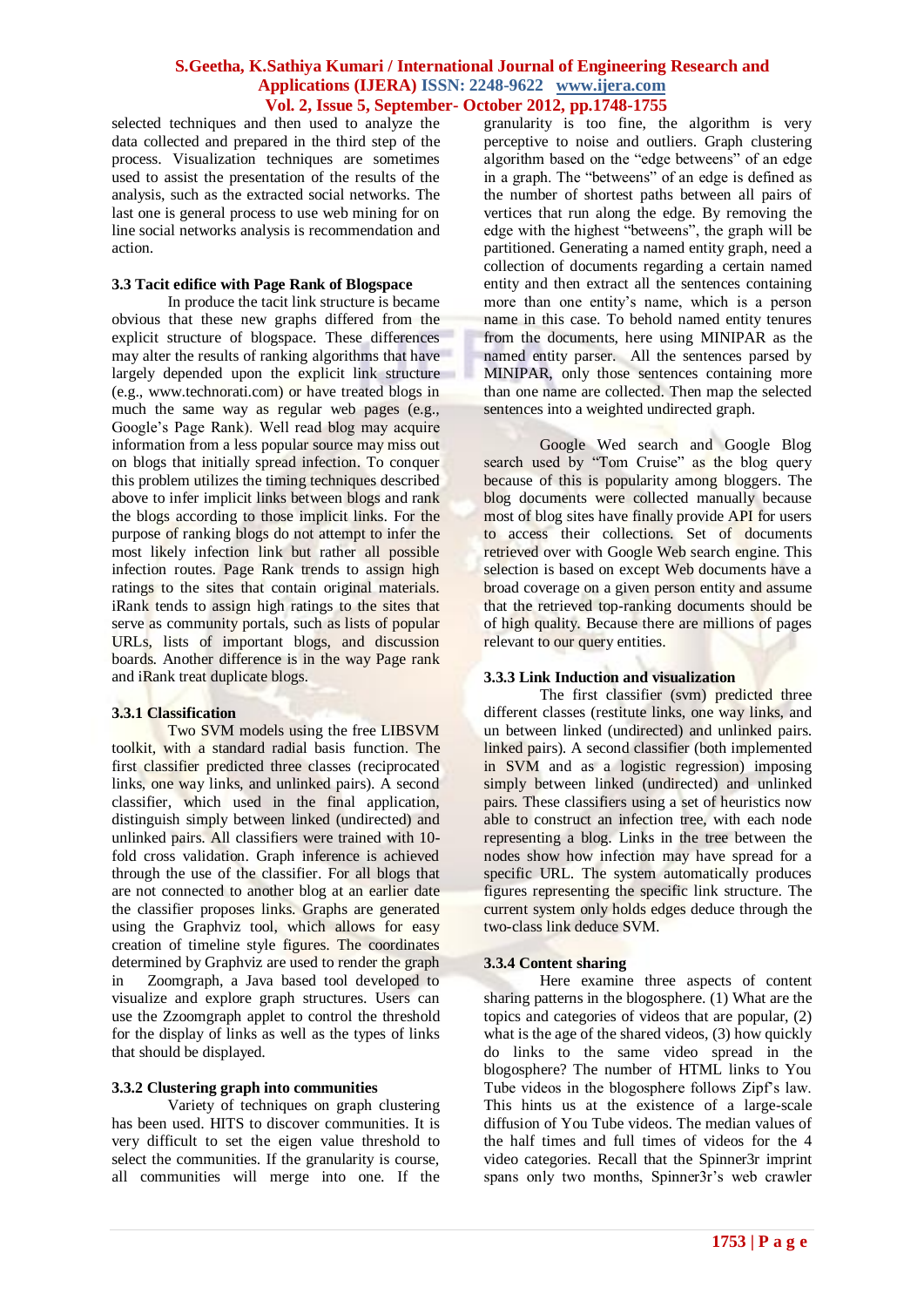can discover posts that much older than two months for blogs that published posts rarely.



Figure 1: Time lag in the spread of videos in the blogosphere

### **3.4 Link structure of the web pages**

Spreading patterns can greatly us about general information flow in networks. However, to understand how a specific URL has spread requires a closer look at the network structure. Blog creators frequently provide a list of other blogs frequently read by the author or automated track backs. URLs that are reputably cited within the community of bloggers are tracked by several websites. The popularity measurements of these URLs act as a simple filtering and ranking mechanism, allowing users to quickly find potentially interesting URLs that many bloggers are talking about in near realtime.



Figure 2: The four epidemic expression profiles resulting from the k-means clustering procedure: (a) 124 of 259 URL time course profiles are of the sustained interest type, (b) 51 URLs peak on day two followed by a slow decay, (c) 38 URLs peak on day one with a very fast decay, and (c) 46 URLs have a peak on day one with a slower decay.

For the analysis 259 URLs selected from all the URLs mentioned by blogs between the period of May 2, 2003 and May 21, 2003 according to the following criteria: (i) the URL was cited at least 40 times, (ii) the URL was not on a stop list os 198 URLs (e.g. the homepages of common news sources such as moveabletype.org), and (iii) the URL was not mentioned by any blogs on May 2, 2003. This tended to eliminate profiles that might have their peak before May 2, but do not sustain interest past that point.

#### **4 CONCLUSION**

This study has examined the interaction between social relations and behavioral relations. Several issues require further analysis, but we believe that we have shown a comprehensive overview of social relations that can be associated with readership relations and addressed the problem of link prediction in networked data. The novel model can collectively capture globally predictive intrinsic properties of objects and discover the latent block structure, which shows the success of the coupled benefits feature based approaches and latent block models.

The propagation information through blogspace, both to uncover general trends and to explain specific instances of URL transmission. The success of the simple inference, we would like to augment the simple weighting scheme for the iRank algorithm to include the SVM to calculate from another. Both the availability and quantity of time resolved information is unique to blog data. Using it we were able to not only infer link structure, but also to create a novel-ranking algorithm. iRank for ranking blogs.

Several probabilistic topic models are applied to discourse within political blogs. A novel comment prediction task to assess these models in an objective evaluation with possible practical applications. The results show that predicting political discourse behavior is challenging, in part because of considerable variation in user behavior across different blog sites.

The problem of mining communities from web pages and blogs by exploiting the named entity co-occurrence. Mapped web documents into a named entity graph. An effective hierarchical clustering algorithm, which utilities both the triangle geometry inside a graph and the mutual information